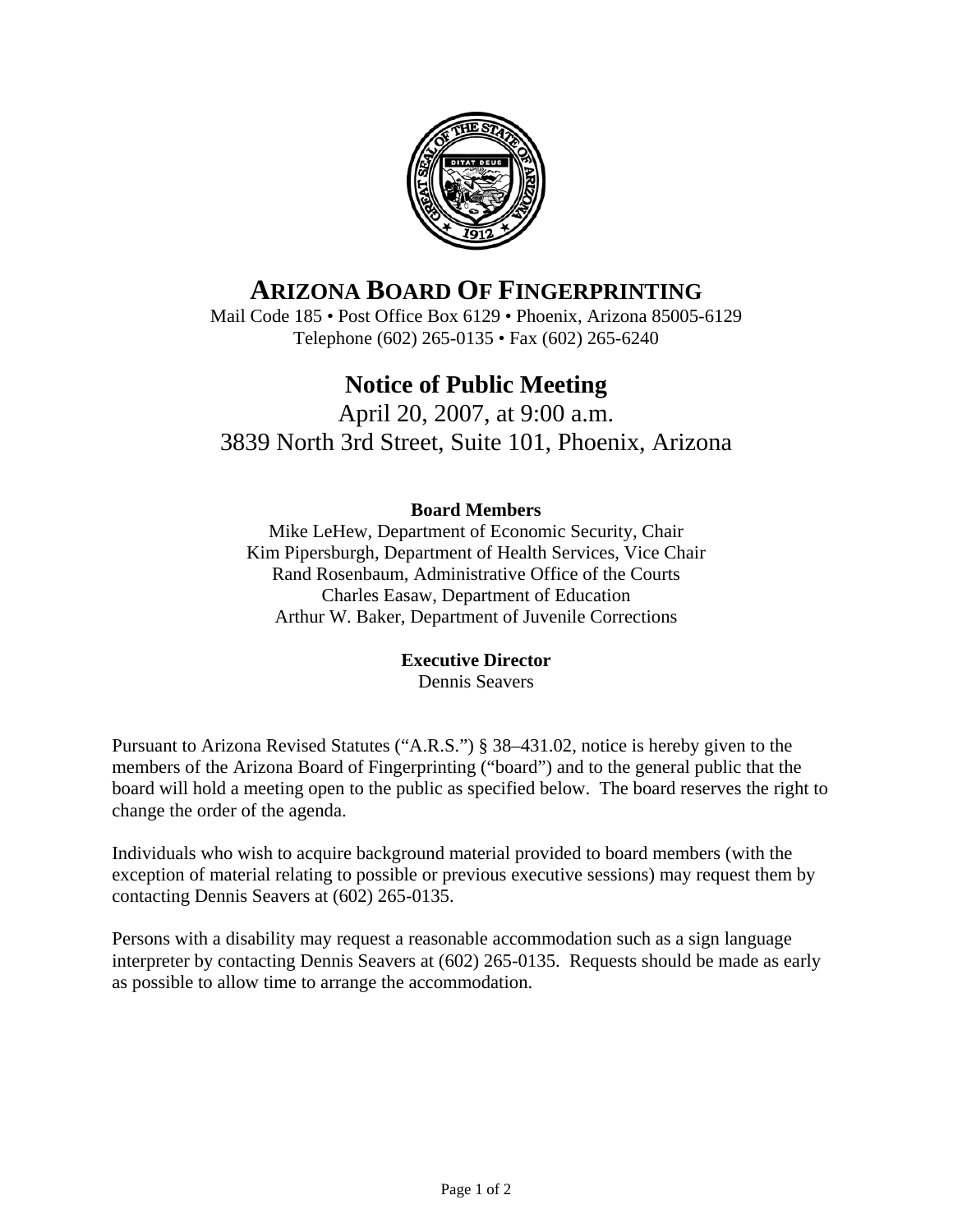#### DATED AND POSTED THIS 13th day of April 2007 at 1:30 p.m.

Arizona Board of Fingerprinting

 $\rm\,By\,\,$ 

Dennis Seavers, Executive Director

#### **AGENDA**

 At this portion of the meeting, the public is invited to make comments. Arizona law prohibits board members from discussing items that are not on the agenda. Therefore, action taken as a result of public comment will be limited to scheduling the matter for further consideration and decision at a later date.

#### III. MINUTES Mr. LeHew

- A. Minutes from February 9, 2007, meeting (including executive sessions)
- B. Minutes from April 10, 2007, meeting

#### IV. EXECUTIVE DIRECTOR'S REPORT Mr. Seavers

- A. Fiscal year 2007 budget update
- B. Fiscal year 2007 strategic-plan update
- C. Legislation

#### V. ESTABLISHMENT OF NEW STAFF POSITIONS AND AUTHORIZATION OF RELATED EXPENDITURES Mr. LeHew

 At this portion of the meeting, the Board will determine whether to establish new staff positions and authorize additional expenses to respond to the time-frames requirement of House Bill 2021.

#### VI. ADJOURNMENT Mr. LeHew

I. CALL TO ORDER AND ROLL CALL THE MILL CALL MILL CHEW

II. CALL TO THE PUBLIC Mr. LeHew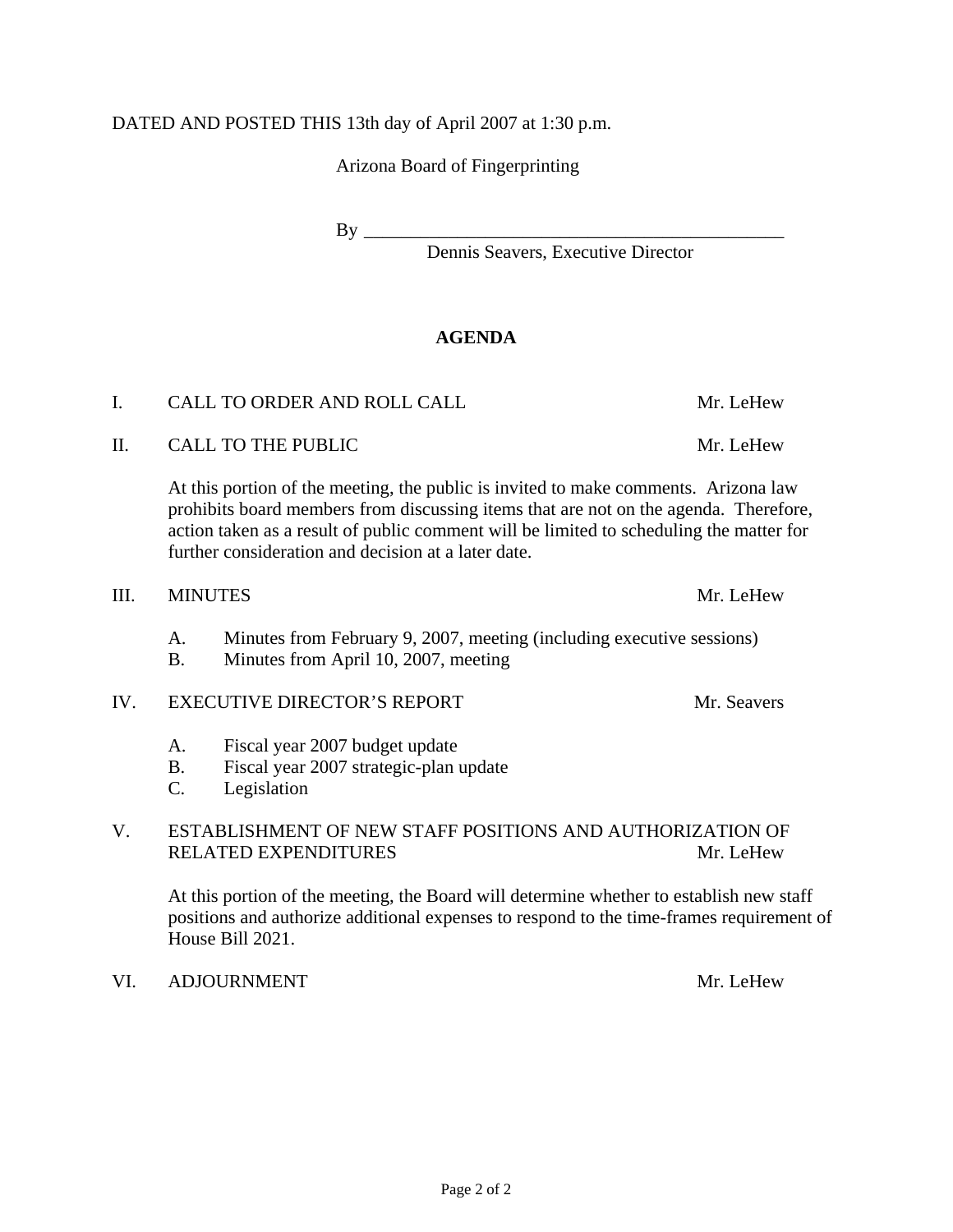# **Arizona Board of Fingerprinting** Memo

TO: Board members and alternates FROM: Dennis Seavers  $C:$ Date: April 17, 2006 **SUBJECT: Impact of HB 2021 on Board's operations and budget**



This memo describes the provisions of House Bill ("HB") 2021 that would affect the Board's operations and budget. The memo also recommends that the Board, at its upcoming April 20, 2007, business meeting, approve establishing two new staff positions and various expenditures associated with the staff increase, unless the bill is vetoed by the governor. The memo explains that the Board's budget would increase by about \$130,801.99, or 34.45%, and there would be approximately \$24,860.40 in one-time costs.

\_\_\_\_\_\_\_\_\_\_\_\_\_\_\_\_\_\_\_\_\_\_\_\_\_\_\_\_\_\_\_\_\_\_\_\_\_\_\_\_\_\_\_\_\_\_\_\_\_\_\_\_\_\_\_\_\_\_\_\_\_\_\_\_\_\_\_\_\_\_\_\_\_\_\_\_\_\_

#### **Summary**

To comply with the time-frame requirements of HB 2021, I recommend that the Board immediately establish two new positions—an additional investigator and an additional hearing officer. Creating the new staff positions would increase the Board's budget by about \$130,801.99, or 34.45%, and there would be approximately \$24,860.40 in one-time costs. The increased budget would require the Board to increase its fee by \$1.00, although the increase would not need to take place immediately.

#### **Provisions of HB 2021**

A strike-everything amendment to HB 2021 would add to the fingerprint-clearance-card system students at a postsecondary institution who are required to attend clinical training in health-care facilities. Estimates for the number of new fingerprint-clearance-card applicants have ranged from 175 to 3,000 applicants. Even with the higher estimate, the newly added population should not have a significant impact on the Board operations.

However, a floor amendment adopted by the Senate Committee of the Whole would impose time frames on the Board. For further explanation of the time frames, Board members should refer to the August 6, 2007, meeting minutes, which are available at www.azbof.gov/meetings.htm.

#### **Impact of time-frame provisions on Board operations and budget**

In order to comply with the time frames, I anticipate that the Board will need to hire two new employees—an additional investigator to ensure compliance with the expedited-review time frame and an additional hearing officer to ensure compliance with the administrative-hearing time frames, particularly the period of time from hearing to Board decision.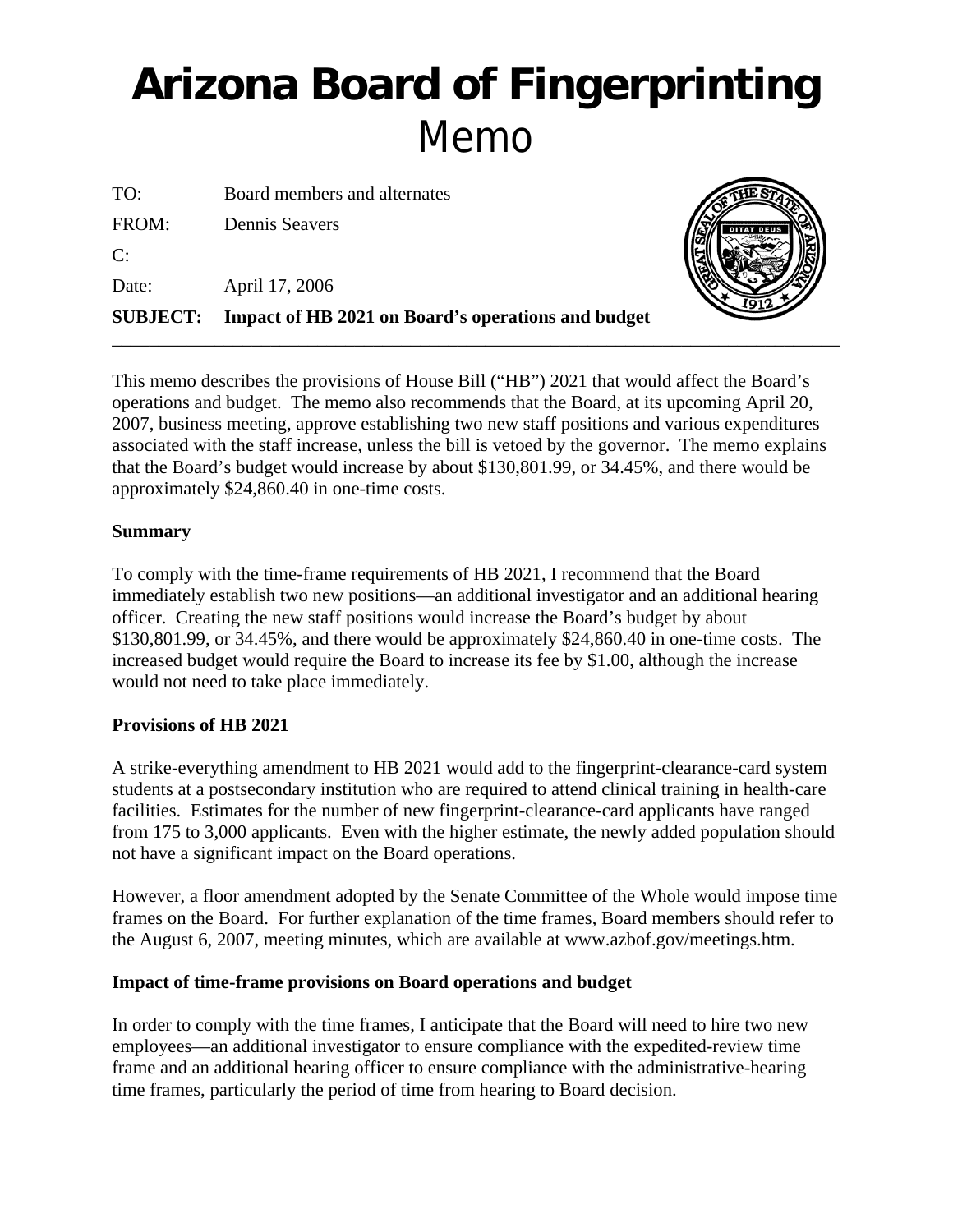Establishing two new positions would require the Board to incur various expenditures, including ongoing costs. Table 1 below summarizes the estimated annual costs for hiring the two new employees. A one-time cost is an expenditure that is not incurred each fiscal year, such as equipment purchases. Ongoing costs are expenses that must be incurred in each fiscal year, such as salaries or rent. Details about the expenditures appear after Table 1.

#### **Table 1. Annual Costs Entailed by Establishing Two New Staff Positions (Investigator and Hearing Officer)**

| <b>Expenditure Description</b> | Category |    | Cost         |
|--------------------------------|----------|----|--------------|
| Personal services              | Ongoing  | \$ | 81,397.15    |
| Employee-related expenditures  | Ongoing  | \$ | 26,208.84    |
| Furniture                      | One-time | \$ | 13,860.40    |
| Information technology         | Ongoing  | \$ | 2,000.00     |
| Computer-related               | One-time | \$ | 11,000.00    |
| Risk management                | Ongoing  | \$ | 1,000.00     |
| Rent                           | Ongoing  | \$ | 20,196.00    |
| <b>Total</b>                   |          |    | \$155,662.39 |
| Total less one-time costs      |          | S  | 130,801.99   |

#### *Personal services and employee-related expenditures*

The estimates for personal services (salary) and employee-related expenditures (benefits) are predicated on the following proposed salaries for the two new positions.

- Hearing officer.....\$43,500
- Investigator ..........\$36,000

#### *Furniture*

Furniture costs include the conference table approved at the Board's April 6, 2007, business meeting. They also include two cubicle workstations for the investigators; a desk and bookcase for the new hearing officer; and chairs. All furniture expenditures would be one-time costs.

For additional information about the layout of the office and the location for the new furniture, please see the comments in the "Rent" section below.

#### *Information technology*

At the time I wrote this memo, I was waiting on cost estimates for information technology from AzNET, the state's IT provider. Based on the costs for moving to the Board's new location, I provided an estimate that should be a worst-case cost. The costs would include installation of two new telephone systems and providing network connections for three new locations.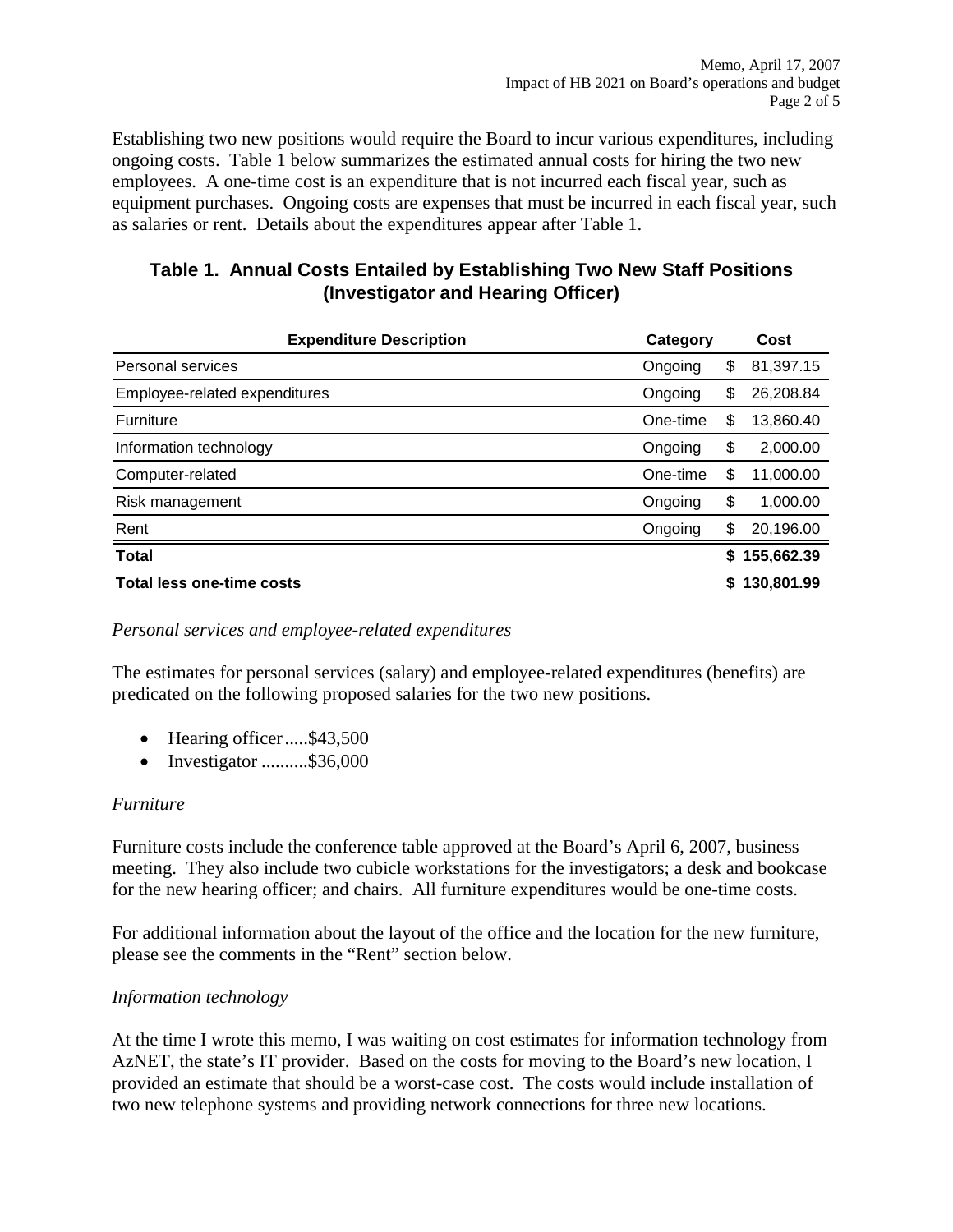For additional information about the where the additional telephone and network connections will be put, please see the comments in the "Rent" section below.

#### *Computer-related*

Computer-related expenditures would be one-time costs and would include the following: new desktop computer for the investigator and hearing officer, a new laptop computer for the hearing officer, and new printers for the employees.

#### *Risk management*

The estimate for the risk-management cost is based on current assessments.

#### *Rent*

If the Board hires two new employees, it will need to provide space in the office for workstations. Below, I describe two options the Board has, and I recommend the second option.

- **Option 1.** The current conference room would be used as space for two cubicles for the two investigators. The Board could rent, at the cost of \$60 per day, a room available on the third floor. This room would be rented as needed for Board meetings and hearings. The advantage of this option is that it would cost much less than leasing addition space, as described in Option 2 below. However, there are two prominent disadvantages. First, there would not be telecommunications available in the conference room. Without telephone systems, the Board could not allow applicants to participate in a hearing by telephone. Second, the availability of the space may not be reliable. Other tenants are allowed to rent the space, and the landlord may decide to lease the space full time instead of making it available to current tenants on a rent-by-the-day basis.
- **Option 2.** The Board would lease space available in the building to use as a conference room. This leased space would be incorporated into the Board's current lease contract and would be available at the same rate and under the same terms and conditions. The building only has 1,000-square-foot suites available. One suite is on the same floor as the Board office. Although it is larger than the current conference room, it would work very well as a conference room. Despite the considerable cost, I would recommend that the Board lease the space, which would be used for Board meetings and hearings.

#### **Effect of increased expenditures on the Board's fund balance**

At the end of the current fiscal year, the Board will have an estimated fund balance of \$542,797.55. This balance will shield the Board from the immediate effects of the increased expenditures. However, at the current rate of revenue, the Board will have a deficit in the ratio of expenditures to revenues. To address this deficit, the Board will need to take steps over the course of the next or following fiscal year to increase its portion of the fingerprint-clearance-card fee. The Board would not need to take action on a fee increase at the April 20, 2007, meeting.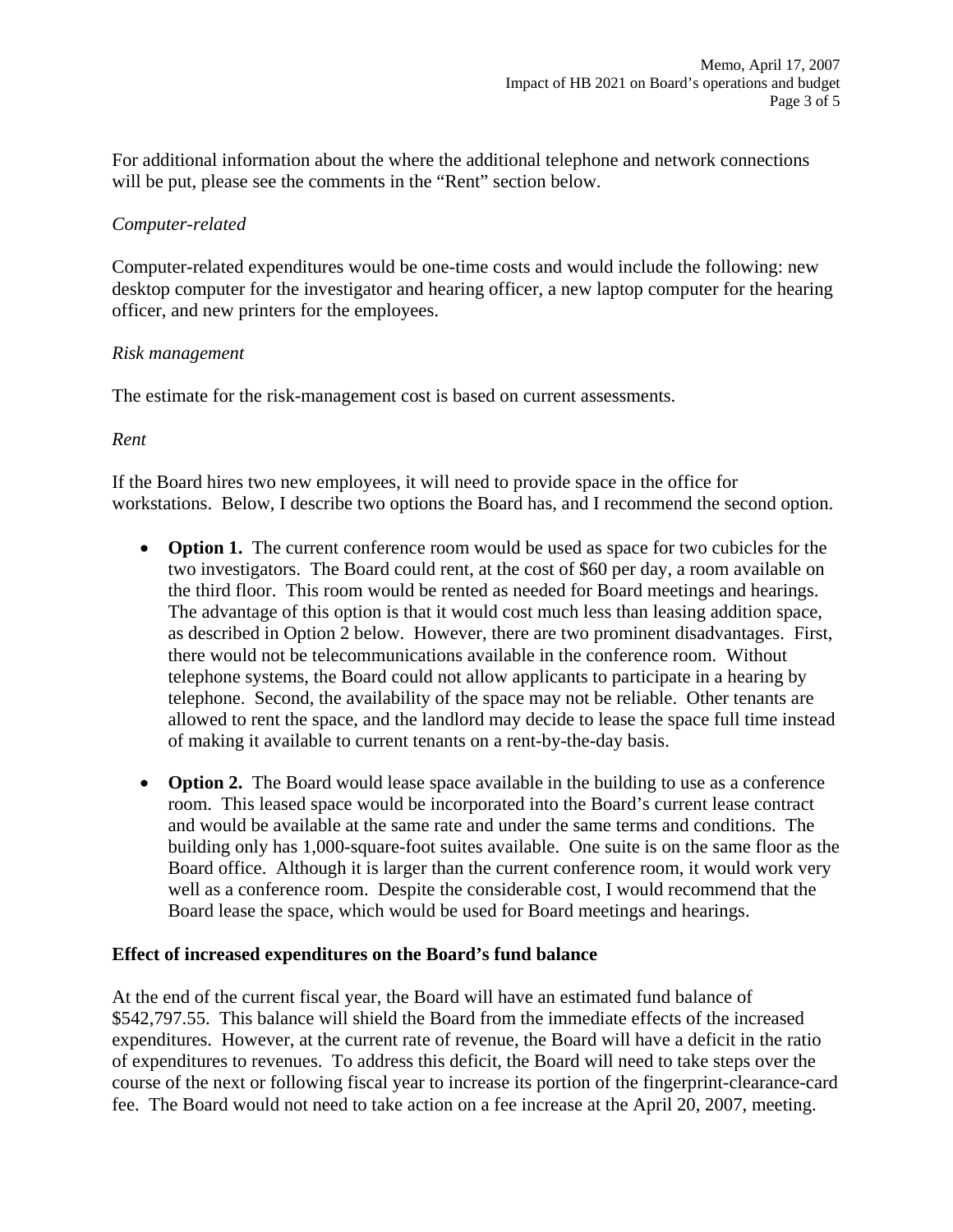However, when considering whether it should establish two new staff positions, the Board should take into consideration the likelihood of an increase in the Board's fee.

| Fee    | <b>Budget</b>       | <b>FY 2008</b> | FY 2009      | FY 2010      |     | FY 2011      |     | FY 2012        |
|--------|---------------------|----------------|--------------|--------------|-----|--------------|-----|----------------|
|        | Revenues            | \$375,000.00   | \$375,000.00 | \$375,000.00 | \$  | 375,000.00   | S   | 375,000.00     |
|        | Prev. FY Balance    | \$542,797.55   | \$407,328.73 | \$271,859.92 | S   | 136,391.10   | \$. | 922.28         |
| \$3.00 | Expenditures        | \$510,468.82   | \$510,468.82 | \$510,468.82 | \$  | 510,468.82   | S   | 510,468.82     |
|        | Net Income          | \$407,328.73   | \$271,859.92 | \$136,391.10 | \$  | 922.28       | \$  | (134, 546.54)  |
|        |                     |                |              |              |     |              |     |                |
|        | Revenues            | \$500,000.00   | \$500,000.00 | \$500,000.00 | \$. | 500.000.00   | \$  | 500.000.00     |
|        | Prev. FY Balance    | \$542,797.55   | \$532,328.73 | \$521,859.92 | S   | 511,391.10   | \$  | 500,922.28     |
| \$4.00 | <b>Expenditures</b> | \$510,468.82   | \$510,468.82 | \$510,468.82 | S   | 510,468.82   | S   | 510,468.82     |
|        | Net Income          | \$532,328.73   | \$521,859.92 | \$511,391.10 | \$  | 500,922.28   | \$  | 490,453.46     |
|        |                     |                |              |              |     |              |     |                |
|        | Revenues            | \$625,000.00   | \$625,000.00 | \$625,000.00 | S   | 625,000.00   | S   | 625,000.00     |
| \$5.00 | Prev. FY Balance    | \$542,797.55   | \$657,328.73 | \$771,859.92 | \$. | 886.391.10   |     | \$1,000,922.28 |
|        | Expenditures        | \$510,468.82   | \$510,468.82 | \$510,468.82 | S   | 510,468.82   | S   | 510,468.82     |
|        | Net Income          | \$657,328.73   | \$771,859.92 | \$886,391.10 | \$. | 1,000,922.28 |     | \$1,115,453.46 |

#### **Table 2. Fund Balance over Five Fiscal Years According to Fees Collected**





Table 2 and Chart 1 above demonstrate that the Board's current fee will yield revenues that are insufficient to cover the proposed increase to the annual budget. If the Board adopts my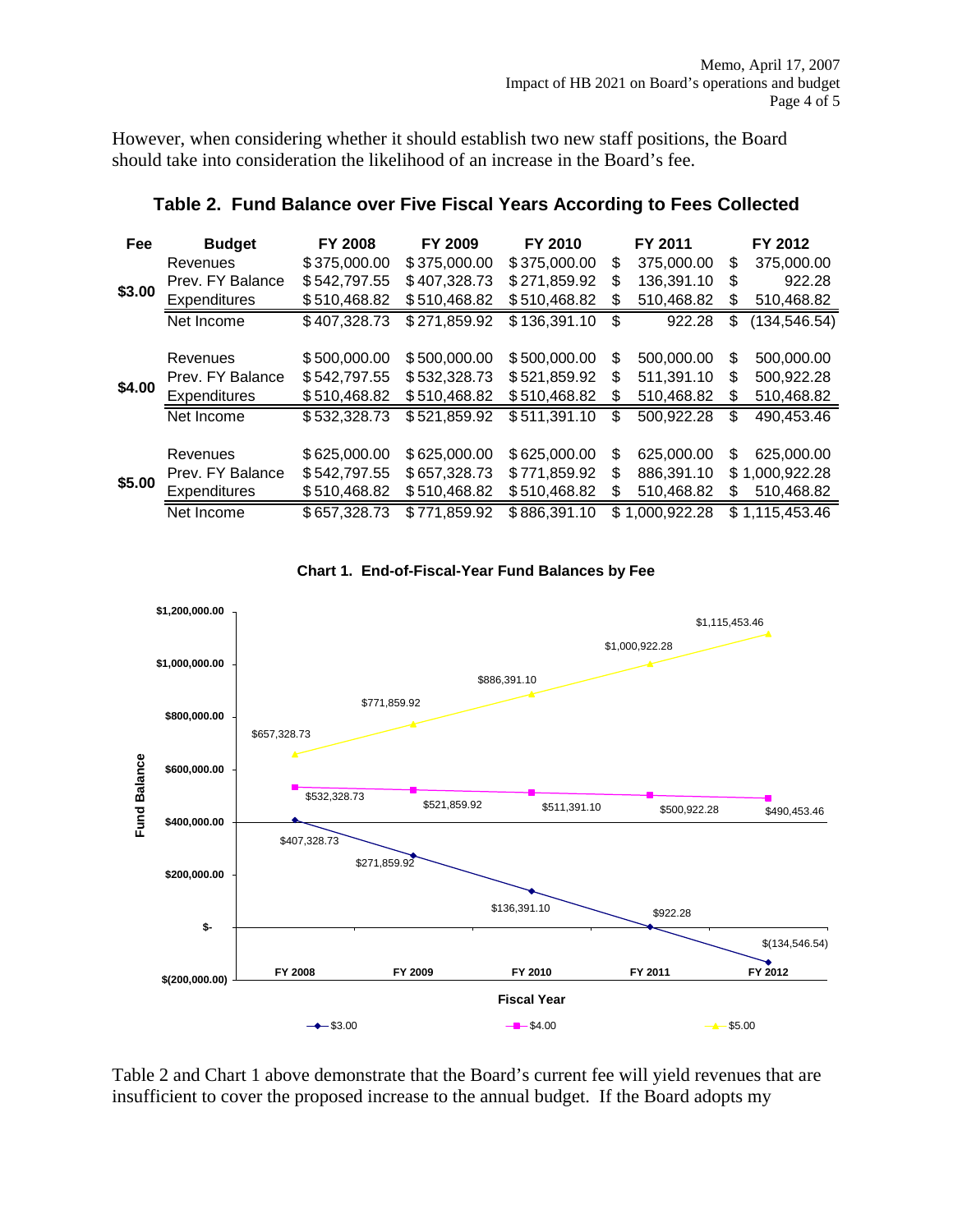recommendation to establish two new positions, its fund balance will be exhausted within four fiscal years. Board members should note that the information above makes several assumptions, including a steady number of fingerprint-clearance-card applicants and, most importantly, a budget that remains unchanged between fiscal years.

The Board will need to alter its portion of the fingerprint-clearance-card fee. Currently, the Board receives \$3.00 for each fingerprint-clearance-card application. For the current fiscal year, I have estimated that the Department of Public Safety would receive about 120,000 applicants. The information in Table 2 and Chart 1 assume that from fiscal years 2008 to 2012, there will be 125,000 applicants each fiscal year.

While the current fee structure would exhaust the Board's fund balance, an increase of \$2.00 (making the Board's portion of the card fee \$5.00) would yield an inappropriately high fund balance, which would reach over one million dollars by fiscal year 2011. Based on this information, I would recommend that the Board ultimately increase its fee to \$4.00 (or \$1.00 more than the current fee).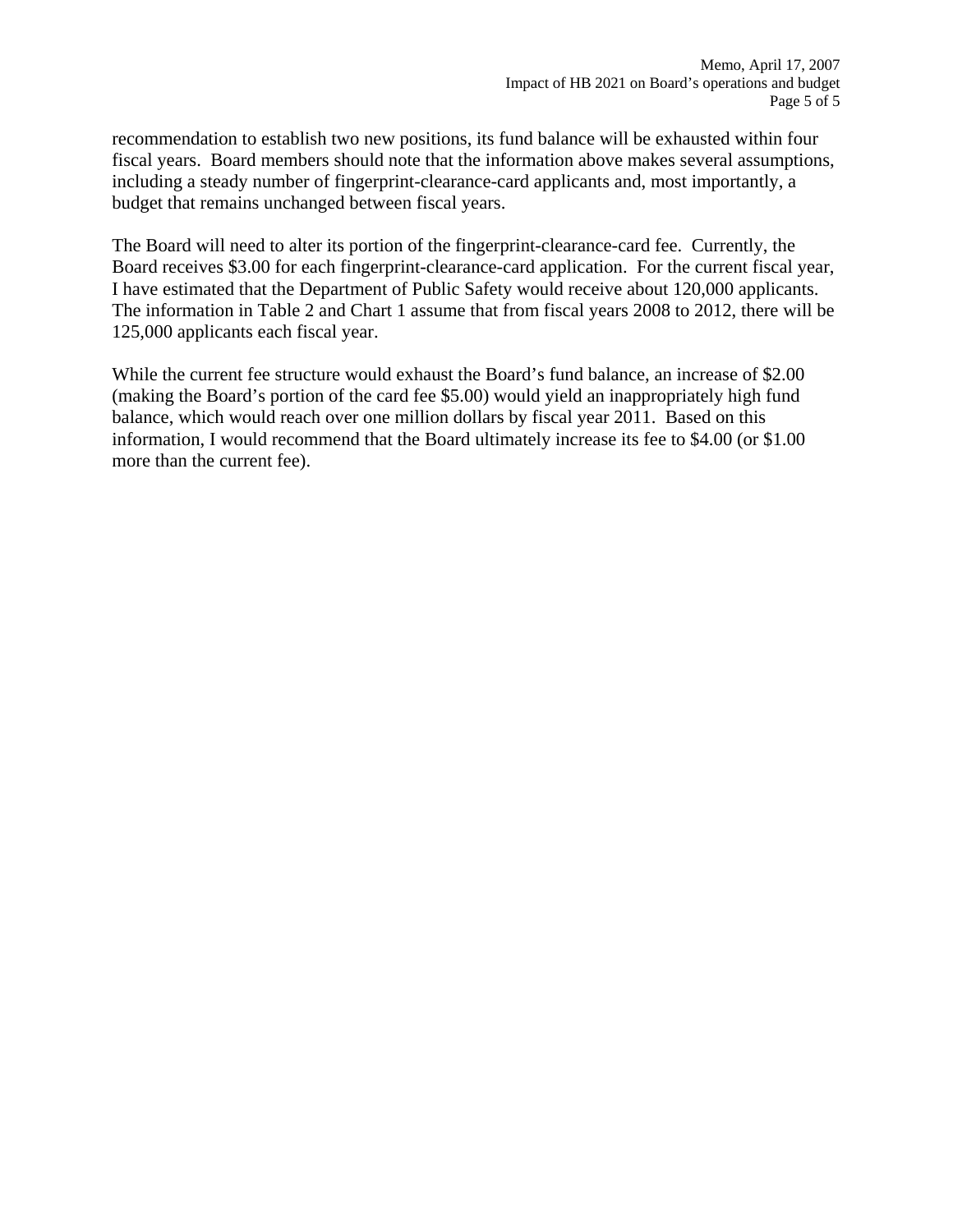|                                       | $Q1 - Q3$  | <b>Budget</b> | \$ Over Budget | % of Budget |
|---------------------------------------|------------|---------------|----------------|-------------|
| <b>Income</b>                         |            |               |                |             |
| 4900 - Transfers In                   |            |               |                |             |
| 4901 - Operating Transfers In         | 170,556.00 | 270,000.00    | $-99,444.00$   | 63.17%      |
| Total 4900 - Transfers In             | 170,556.00 | 270,000.00    | $-99,444.00$   | 63.17%      |
| <b>FY06 Carryover</b>                 | 561,750.30 | 561,750.30    | 0.00           | 100.0%      |
| <b>Total Income</b>                   | 732,306.30 | 831,750.30    | $-99,444.00$   | 88.04%      |
| <b>Expense</b>                        |            |               |                |             |
| 6000 - Personal Services              |            |               |                |             |
| 6010 - Basic Compensation             |            |               |                |             |
| 6011 - Regular Base Salary            | 112,101.22 | 133,936.86    | $-21,835.64$   | 83.7%       |
| Total 6010 - Basic Compensation       | 112,101.22 | 133,936.86    | $-21,835.64$   | 83.7%       |
| 6030 - Exception Compensation         |            |               |                |             |
| 6028 - 2.5% Performance Pay           | 3,085.31   | 3,348.42      | $-263.11$      | 92.14%      |
| 6031 - Overtime                       | 30.11      |               |                |             |
| Total 6030 - Exception Compensation   | 3,115.42   | 3,348.42      | $-233.00$      | 93.04%      |
| 6040 - Leave Compensation             |            |               |                |             |
| 6041 - Annual Leave                   | 6,180.85   |               |                |             |
| 6042 - Sick Leave                     | 3,507.55   |               |                |             |
| 6047 - Annual Leave Payout            | 754.68     |               |                |             |
| 6048 - Holiday Leave Taken            | 6,183.47   |               |                |             |
| Total 6040 - Leave Compensation       | 16,626.55  |               |                |             |
| <b>Total 6000 - Personal Services</b> | 131,843.19 | 137,285.28    | $-5,442.09$    | 96.04%      |
| 6100 - ERE                            |            |               |                |             |
| 6110 - Insurance                      |            |               |                |             |
| 6111 - FICA                           | 9,958.62   | 10,045.27     | $-86.65$       | 99.14%      |
| 6113 - Medical Insurance              | 9,619.56   | 26,937.00     | $-17,317.44$   | 35.71%      |
| 6114 - Basic Life                     | 121.26     | 124.08        | $-2.82$        | 97.73%      |
| 6116 - Long-term Disability           | 655.49     | 669.68        | $-14.19$       | 97.88%      |
| 6117 - Unemployment Insurance         | 198.26     | 200.90        | $-2.64$        | 98.69%      |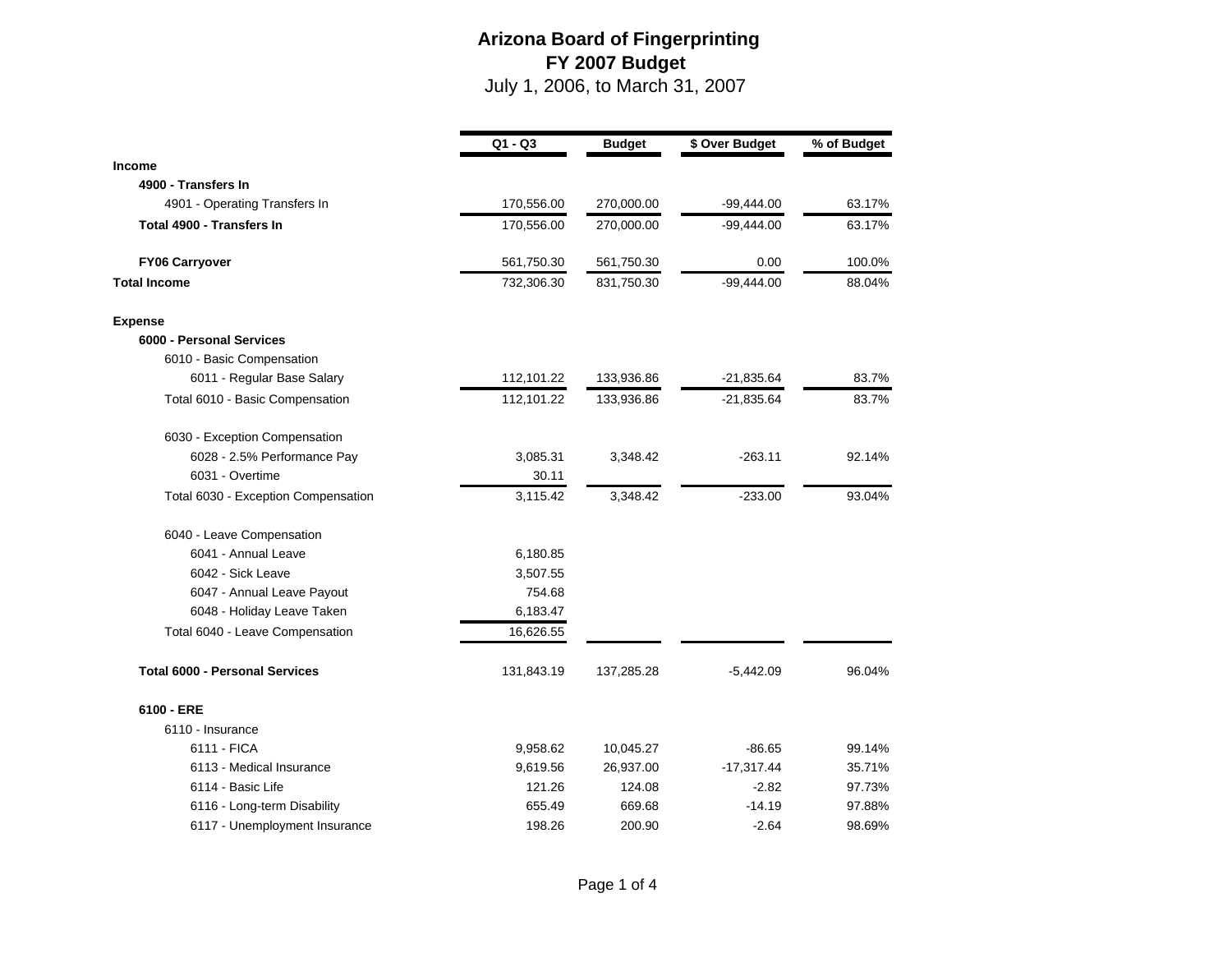|                                       | $Q1 - Q3$ | <b>Budget</b> | \$ Over Budget | % of Budget |
|---------------------------------------|-----------|---------------|----------------|-------------|
| 6118 - Dental Insurance               | 841.27    | 1,259.01      | $-417.74$      | 66.82%      |
| 6119 - Worker's Compensation          | 655.46    | 669.68        | $-14.22$       | 97.88%      |
| Total 6110 - Insurance                | 22,049.92 | 39,905.62     | $-17,855.70$   | 55.26%      |
| 6150 - Retirement Plan Payments       |           |               |                |             |
| 6155 - ASRS                           | 11,166.68 | 11,518.57     | $-351.89$      | 96.95%      |
| Total 6150 - Retirement Plan Payments | 11,166.68 | 11,518.57     | $-351.89$      | 96.95%      |
| 6180 - Other ERE                      |           |               |                |             |
| 6183 - Personal Services              | 1,378.32  | 1,339.37      | 38.95          | 102.91%     |
| 6185 - GITA Charge                    | 190.51    | 200.90        | $-10.39$       | 94.83%      |
| 6186 - Atty. Gen. Pro Rate Chg.       | 837.19    | 850.50        | $-13.31$       | 98.44%      |
| 6189 - Sick Leave Accumulation        | 527.33    | 535.75        | $-8.42$        | 98.43%      |
| Total 6180 - Other ERE                | 2,933.35  | 2,926.52      | 6.83           | 100.23%     |
| <b>Total 6100 - ERE</b>               | 36,149.95 | 54,350.71     | $-18,200.76$   | 66.51%      |
| 6200 - Prof. & Outside Services       |           |               |                |             |
| 6210 - Financial Services             |           |               |                |             |
| 6211 - Bond Issuance Cost             | 1,031.25  | 1,031.25      | 0.00           | 100.0%      |
| Total 6210 - Financial Services       | 1,031.25  | 1,031.25      | 0.00           | 100.0%      |
| 6270 - Education & Training           |           |               |                |             |
| 6271 - Education & Training           | 32.00     | 32.00         | 0.00           | 100.0%      |
| Total 6270 - Education & Training     | 32.00     | 32.00         | 0.00           | 100.0%      |
| 6290 - Other Prof. & Out. Svcs.       |           |               |                |             |
| 6299 - Other Prof. & Out. Svcs.       | 2,231.00  | 15,000.00     | $-12,769.00$   | 14.87%      |
| Total 6290 - Other Prof. & Out. Svcs. | 2,231.00  | 15,000.00     | $-12,769.00$   | 14.87%      |
| Total 6200 - Prof. & Outside Services | 3,294.25  | 16,063.25     | $-12,769.00$   | 20.51%      |
| 7000 - Other Operating                |           |               |                |             |
| 7150 - IT Services                    |           |               |                |             |
| 7153 - Internal Svc. Data Proc.       | 3,692.40  | 4,800.00      | $-1,107.60$    | 76.93%      |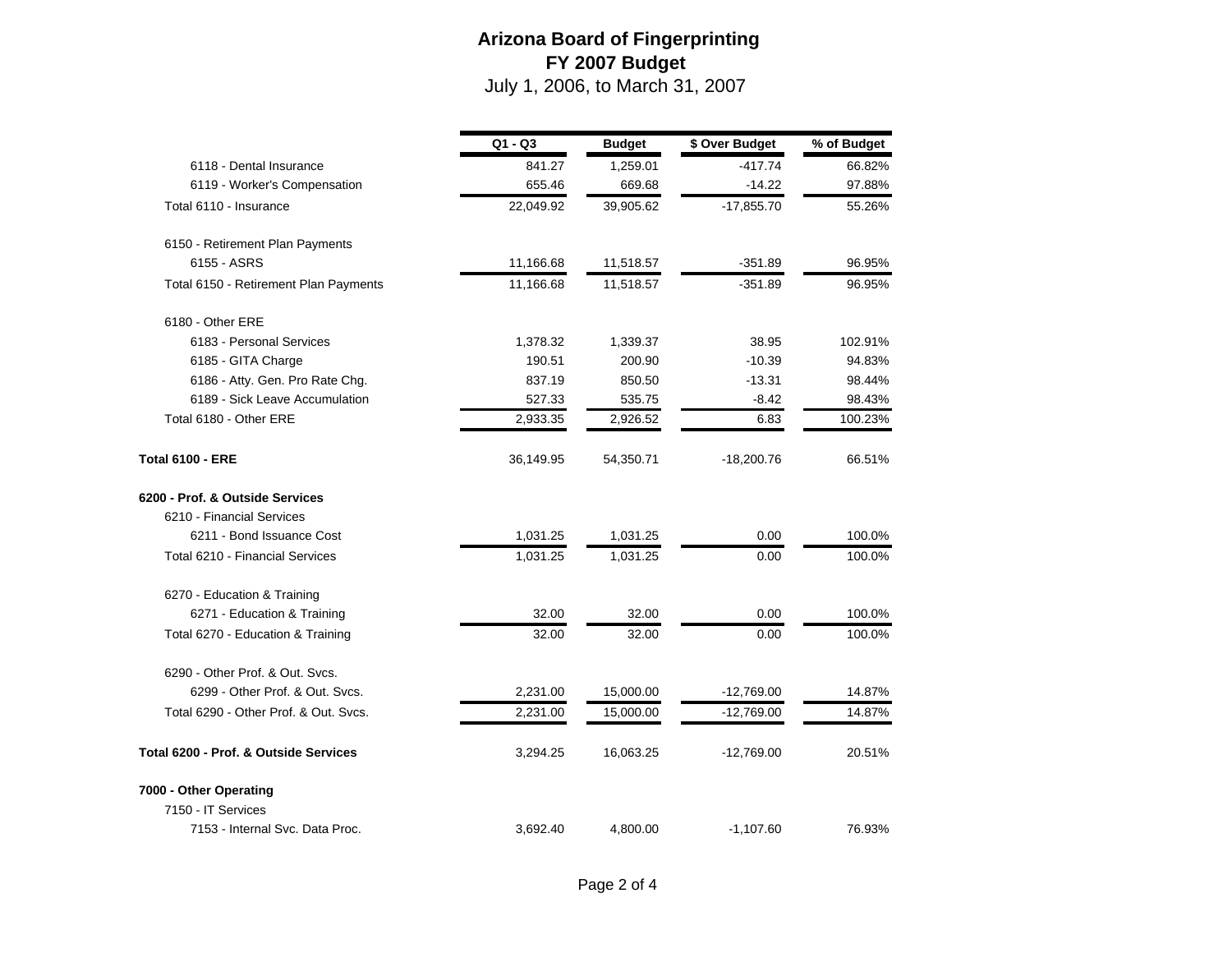|                                      | Q1 - Q3   | <b>Budget</b> | \$ Over Budget | % of Budget |
|--------------------------------------|-----------|---------------|----------------|-------------|
| 7172 - External Comm. Long Dist      | 5,841.23  | 3,750.00      | 2,091.23       | 155.77%     |
| 7179 - Other External Comm.          | 1,837.99  | 3,000.00      | $-1,162.01$    | 61.27%      |
| Total 7150 - IT Services             | 11,371.62 | 11,550.00     | $-178.38$      | 98.46%      |
| 7200 - Rental Expenditures           |           |               |                |             |
| 7221 - Rental of Land & Bldgs.       | 9,353.36  | 26,530.04     | $-17,176.68$   | 35.26%      |
| 7229 - Miscellaneous Rent            | 144.00    | 200.00        | $-56.00$       | 72.0%       |
| Total 7200 - Rental Expenditures     | 9,497.36  | 26,730.04     | $-17,232.68$   | 35.53%      |
| 7250 - Repair & Maintenance          |           |               |                |             |
| 7266 - Repair/Maint-Other Equip      | 188.41    | 270.00        | $-81.59$       | 69.78%      |
| Total 7250 - Repair & Maintenance    | 188.41    | 270.00        | $-81.59$       | 69.78%      |
| 7300 - Operating Supplies            |           |               |                |             |
| 7321 - Office Supplies               | 8,599.94  | 4,500.00      | 4,099.94       | 191.11%     |
| Total 7300 - Operating Supplies      | 8,599.94  | 4,500.00      | 4,099.94       | 191.11%     |
| 7450 - Conf, Edu, & Traning          |           |               |                |             |
| 7455 - Conf, Edu, & Train Regis      | 890.25    |               |                |             |
| Total 7450 - Conf, Edu, & Traning    | 890.25    |               |                |             |
| 7480 - Postage & Delivery            |           |               |                |             |
| 7481 - Postage & Delivery            | 7,406.97  | 7,500.00      | $-93.03$       | 98.76%      |
| Total 7480 - Postage & Delivery      | 7,406.97  | 7,500.00      | $-93.03$       | 98.76%      |
| 7500 - Miscellaneous Operating       |           |               |                |             |
| 7511 - Awards                        | 201.61    |               |                |             |
| 7541 - Books, Subscr., & Pubs.       | 1,878.10  | 900.00        | 978.10         | 208.68%     |
| Total 7500 - Miscellaneous Operating | 2,079.71  | 900.00        | 1,179.71       | 231.08%     |
| Total 7000 - Other Operating         | 40,034.26 | 51,450.04     | $-11,415.78$   | 77.81%      |
| 8500 - Non-capital Equipment         |           |               |                |             |
| 8550 - EDP Equip PC/LAN Non-cap      |           |               |                |             |
| 8551 - EDP Equip. Non-cap Purch      | 4,866.24  | 2,500.00      | 2,366.24       | 194.65%     |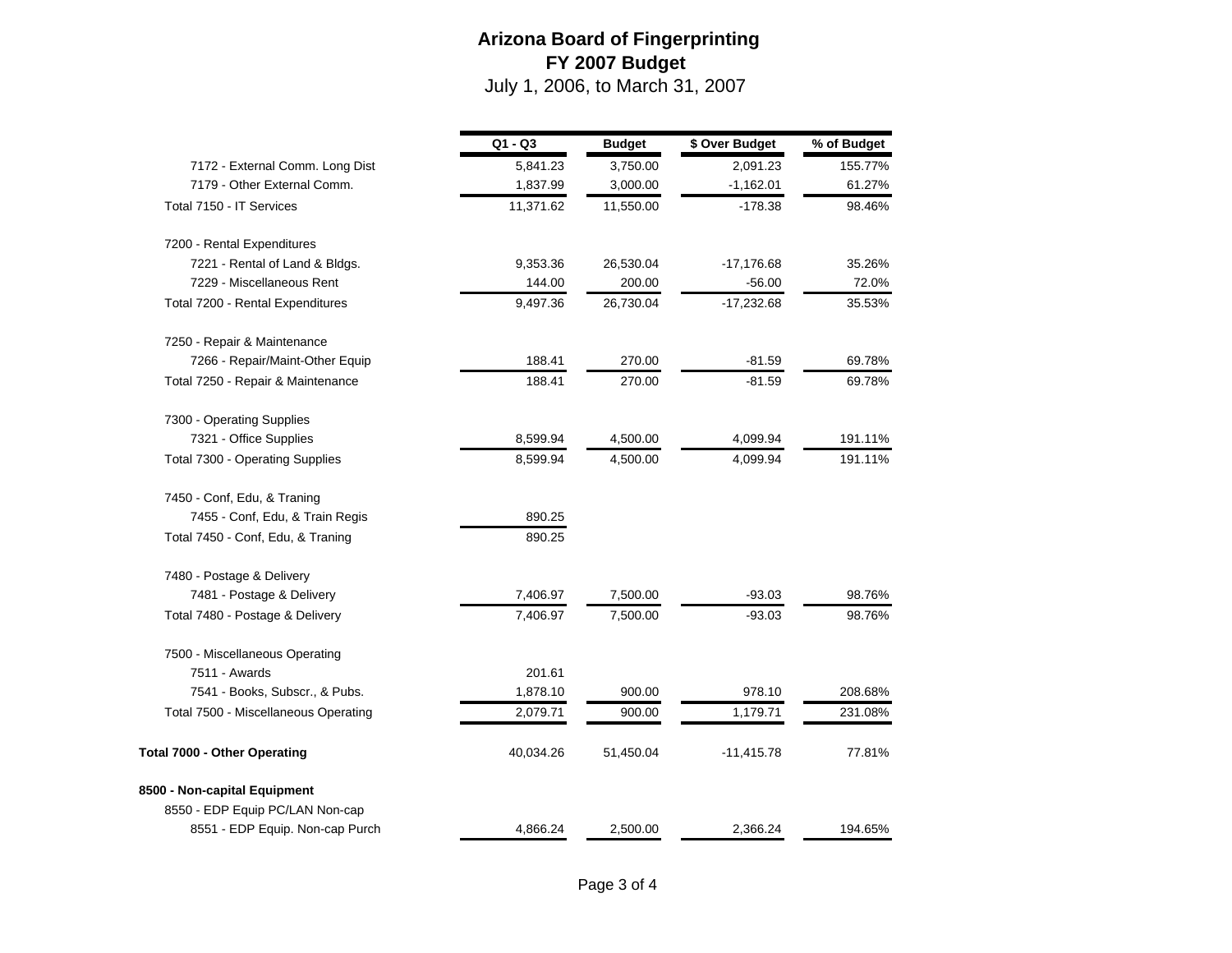|                                           | $Q1 - Q3$  | <b>Budget</b> | \$ Over Budget | % of Budget |
|-------------------------------------------|------------|---------------|----------------|-------------|
| Total 8550 - EDP Equip PC/LAN Non-cap     | 4,866.24   | 2,500.00      | 2,366.24       | 194.65%     |
| 8570 - Other Equip. - Non-cap.            |            |               |                |             |
| 8571 - Other Equip. - Non-cap.            | 805.25     |               |                |             |
| Total 8570 - Other Equip. - Non-cap.      | 805.25     |               |                |             |
| 8580 - Non-capitalized Software           |            |               |                |             |
| 8583 - PC/LAN Software Non-cap.           | 3,178.32   | 1,400.00      | 1,778.32       | 227.02%     |
| Total 8580 - Non-capitalized Software     | 3,178.32   | 1,400.00      | 1,778.32       | 227.02%     |
| <b>Total 8500 - Non-capital Equipment</b> | 8,849.81   | 3,900.00      | 4,949.81       | 226.92%     |
| 9100 - Transfers out                      |            |               |                |             |
| 9101 - Operating Transfers Out            | 10,253.00  | 22,754.00     | $-12,501.00$   | 45.06%      |
| <b>Total 9100 - Transfers out</b>         | 10,253.00  | 22,754.00     | $-12,501.00$   | 45.06%      |
| <b>Total Expense</b>                      | 230,424.46 | 285,803.28    | $-55,378.82$   | 80.62%      |
| Net Income                                | 501,881.84 | 545,947.02    | $-44,065.18$   | 91.93%      |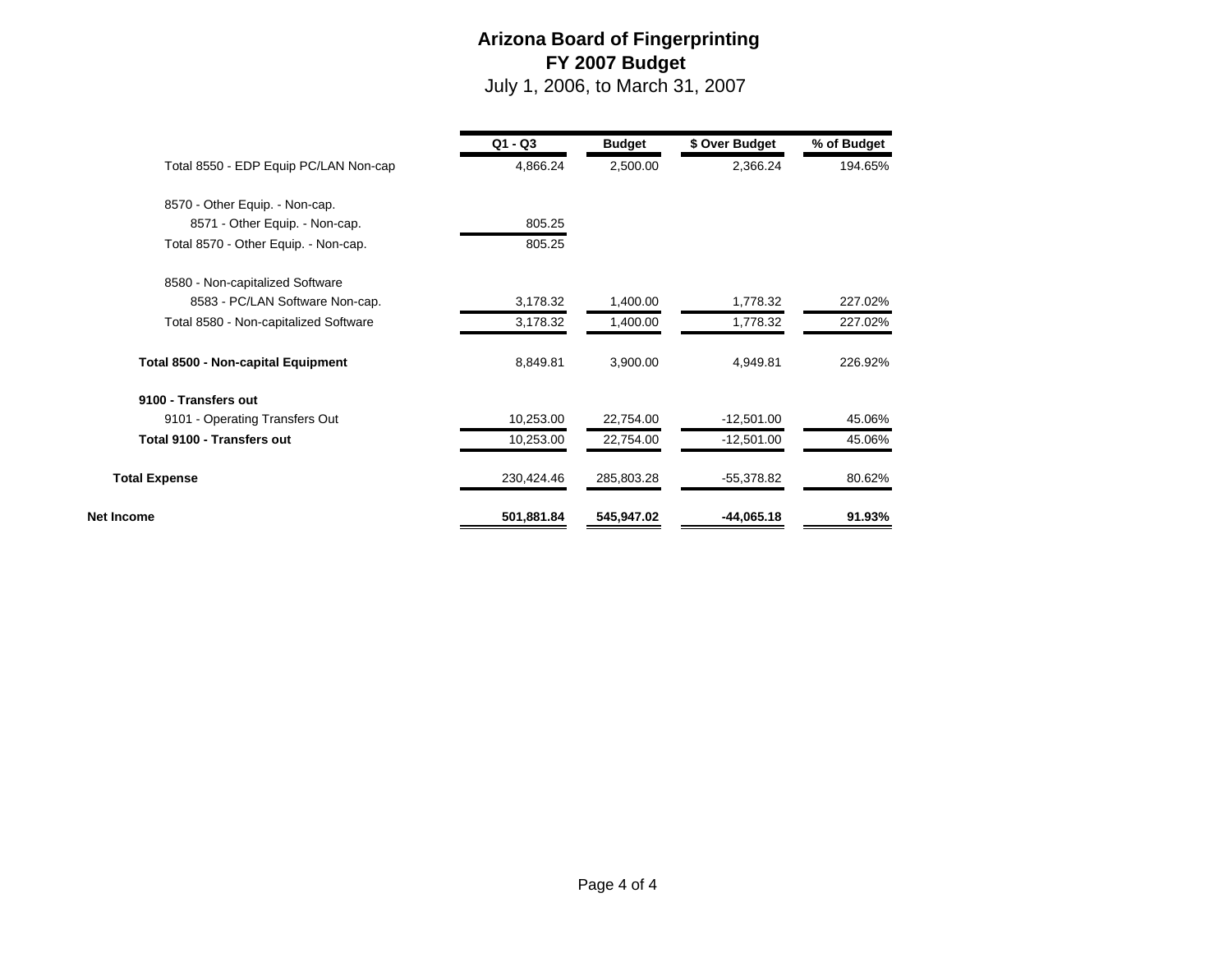#### **Arizona Board of Fingerprinting Fiscal Year 2007 Strategic Plan**

July 1 to March 31, 2007

| <b>Performance Measure</b>                                                | <b>FY05</b><br><b>FY06</b> |        | <b>FY07</b>     |                   |        | <b>FY07 Actual</b>            |            |
|---------------------------------------------------------------------------|----------------------------|--------|-----------------|-------------------|--------|-------------------------------|------------|
|                                                                           | <b>Actual</b>              | Actual | <b>Estimate</b> | <b>IQuarter 1</b> |        | Quarter 2 Quarter 3 Quarter 4 | <b>YTD</b> |
| Percent of investigator recommendations for expedited<br>reviews accepted | 85.80%                     | 97.01% | 98.00%          | 97.34%            | 97.64% | 94.46%                        | 96.42%     |
| Percent of applications approved                                          | 80.71%                     | 65.29% | 70.00%          | 90.61%            | 92.64% | 93.37%                        | 92.23%     |
| Percent of approvals by expedited review                                  | 57.20%                     | 72.85% | 70.00%          | 85.71%            | 88.70% | 81.17%                        | 84.82%     |
| Percent of approvals by admininstrative hearing                           | 42.80%                     | 27.15% | 30.00%          | 14.29%            | 11.30% | 18.83%                        | 15.18%     |

#### **Goal 1. To make fair and consistent determinations on good cause exceptions**

| Goal 2: To provide applicants with timely decisions on their good-cause-exception applications |  |  |
|------------------------------------------------------------------------------------------------|--|--|
|                                                                                                |  |  |

| <b>Performance Measure</b>                           | <b>FY06</b><br><b>FY05</b> | <b>FY07</b> | <b>FY07 Actual</b> |           |           |                  |                  |            |
|------------------------------------------------------|----------------------------|-------------|--------------------|-----------|-----------|------------------|------------------|------------|
|                                                      | Actual                     | Actual      | <b>Estimate</b>    | Quarter 1 | Quarter 2 | <b>Quarter 3</b> | <b>Quarter 4</b> | <b>YTD</b> |
| Number of applications received                      | 1,531                      | 1,770       | 2,046              | 503       | 474       | 473              |                  | 1,450      |
| Number of applications disposed                      | 1,492                      | 1,769       | 2,046              | 337       | 362       | 443              |                  | 1,142      |
| Ratio of cases opened to cases closed                | 1:97                       | 1:1         | 1:1                | 1:67      | 1:76      | 1:94             |                  | 1:79       |
| Average number of days to dispose                    | 79.07                      | 81.89       | 70.00              | 79.20     | 97.48     | 138.62           |                  | 108.01     |
| Average number of days spent processing applications | 54.37                      | 55.31       | 47.00              | 50.13     | 77.90     | 108.32           |                  | 81.47      |